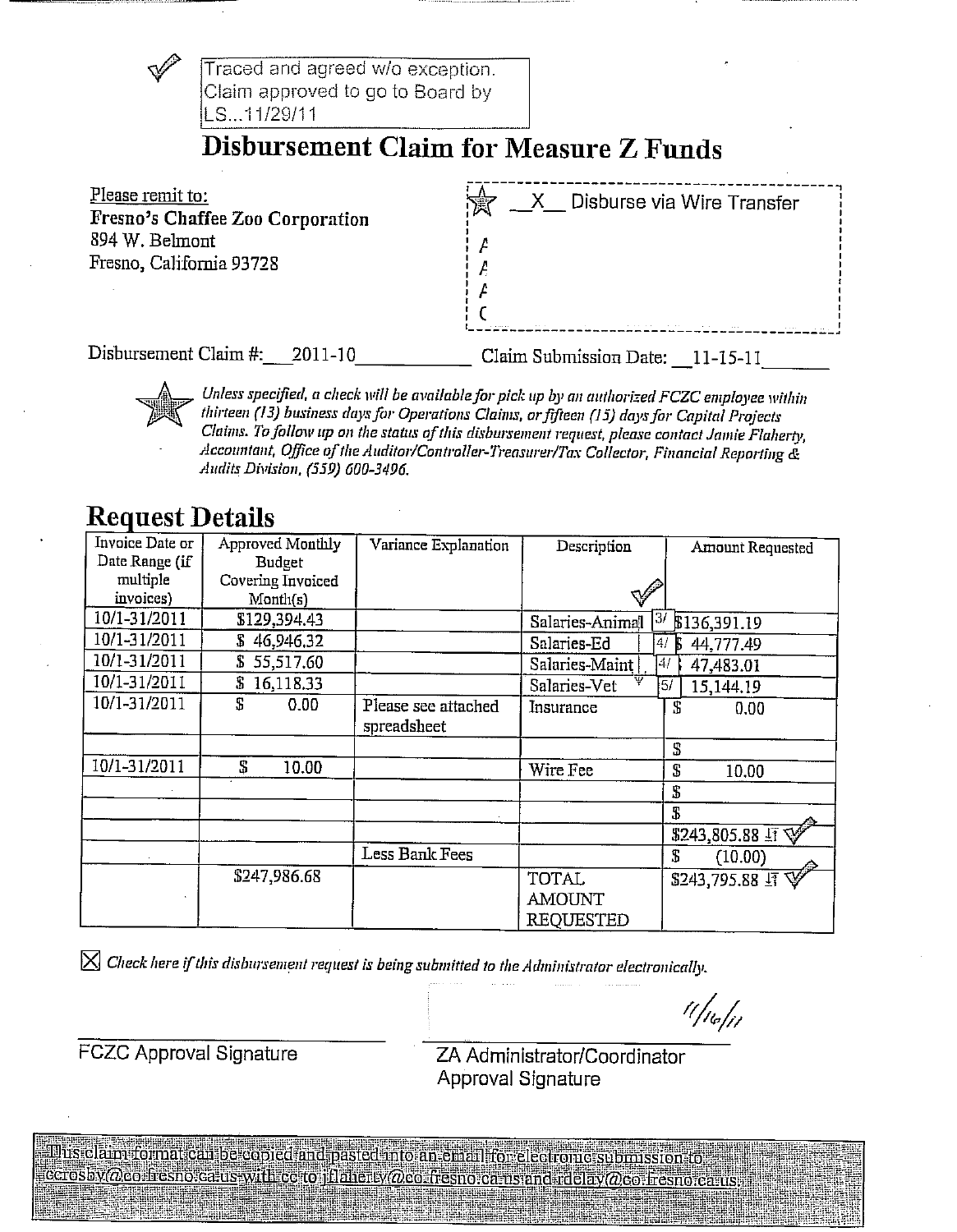# 11/9/2011 3:12:48PM **Fresno's Chaffee Zoo Corporation** Page 1

Note: Submission from Zoo Corporation was complete; removed pages that did not relate to Measure Z activity.

#### **Income Statement**

|                                       | 2011 Budget Budget | October      | October<br><b>Measure Z</b> | October<br>Actual | <b>YTD</b><br><b>Budget</b> | <b>YTD</b><br><b>Measure Z</b> | <b>YTD</b><br>Actual |
|---------------------------------------|--------------------|--------------|-----------------------------|-------------------|-----------------------------|--------------------------------|----------------------|
| <b>REVENUE</b>                        |                    |              |                             |                   |                             |                                |                      |
| <b>Self Generated Revenue</b>         |                    |              |                             |                   |                             |                                |                      |
| Admissions                            | \$1,472,530.00     | \$99,716.67  | \$0.00                      | \$90,276.75       | \$1,355,846.66              | \$0.00                         | \$1,528,480.70       |
| Adopt an Animal                       | \$25,000.00        | \$2,000.00   | \$0.00                      | \$1,025.00        | \$21,350.00                 | \$0.00                         | \$20,738.11          |
| <b>Board Designated for Endowment</b> | \$50,000.00        | \$10,000.00  | \$0.00                      | \$166.45          | \$50,000.00                 | \$0.00                         | \$63,983.90          |
| Education                             | \$150,935.00       | \$7,881.67   | \$0.00                      | \$4,867.38        | \$142,216.66                | \$0.00                         | \$149,691.20         |
| Food Services                         | \$168,340.00       | \$11,400.00  | \$0.00                      | \$16,185.04       | \$155,040.00                | \$0.00                         | \$207,316.21         |
| Gift Shop                             | \$190,490.00       | \$12,900.00  | \$0.00                      | \$10,975.38       | \$175,440.00                | \$0.00                         | \$179,462.85         |
| Giraffe Feeding                       | \$79,740.00        | \$5,400.00   | \$0.00                      | \$7,066.00        | \$73,440.00                 | \$0.00                         | \$103,803.00         |
| Grants/Fundraising                    | \$635,700.00       | \$11,475.00  | \$0.00                      | \$9,112.67        | \$602,750.00                | \$0.00                         | \$61,378.98          |
| Group Event/Facility Rental           | \$120,000.00       | \$1,000.00   | \$0.00                      | \$18,911.26       | \$120,000.00                | \$0.00                         | \$87,738.17          |
| Interest Income                       | \$242,000.00       | \$16,000.00  | \$0.00                      | \$9,868.46        | \$160,000.00                | \$0.00                         | \$133,511.03         |
| <b>Investment Income</b>              | \$0.00             | \$0.00       | \$0.00                      | \$483,511.60      | \$0.00                      | \$0.00                         | (\$167,780.28)       |
| Membership                            | \$590,000.00       | \$24,000.00  | \$0.00                      | \$34,177.50       | \$520,500.00                | \$0.00                         | \$493,333.95         |
| <b>Special Events</b>                 | \$306,000.00       | \$78,250.00  | \$0.00                      | \$125,509.00      | \$251,000.00                | \$0.00                         | \$297,825.50         |
| <b>Stingray Exhibit</b>               | \$155,825.00       | \$3,850.00   | \$0.00                      | \$8,430.00        | \$153,150.00                | \$0.00                         | \$161,674.00         |
| Other                                 | \$12,500.00        | \$1,041.64   | \$0.00                      | \$947.41          | \$10,416.62                 | \$0.00                         | \$15,776.91          |
| <b>Total Self Generated Revenue</b>   | \$4,199,060.00     | \$284,914.98 | \$0.00                      | \$821,029.90      | \$3,791,149.94              | \$0.00                         | \$3,336,934.23       |
|                                       |                    |              |                             |                   |                             |                                |                      |
| City of Fresno                        | \$0.00             | \$0.00       | \$0.00                      | \$0.00            | \$0.00                      | \$0.00                         | \$0.00               |
| Measure Z-Capital Funds               | \$685,120.00       | \$30,010.00  | \$614,468.74                | \$614,468.74      | \$625,100.00                | \$1,537,911.51                 | \$1,537,911.51       |
| Measure Z Operating Funds             | \$3,145,588.00     | \$247,986.68 | \$242,997.81                | \$242,997.81      | \$2,564,386.08              | \$2,308,455.94                 | \$2,308,455.94       |
| Transfer to/from Related Organization | \$0.00             | \$0.00       | \$0.00                      | \$0.00            | \$0.00                      | \$0.00                         | \$0.00               |
| <b>TOTAL REVENUE</b>                  | \$8,029,768.00     | \$562,911.66 | \$857,466.55                | \$1,678,496.45    | \$6,980,636.02              | \$3,846,367.45                 | \$7,183,301.68       |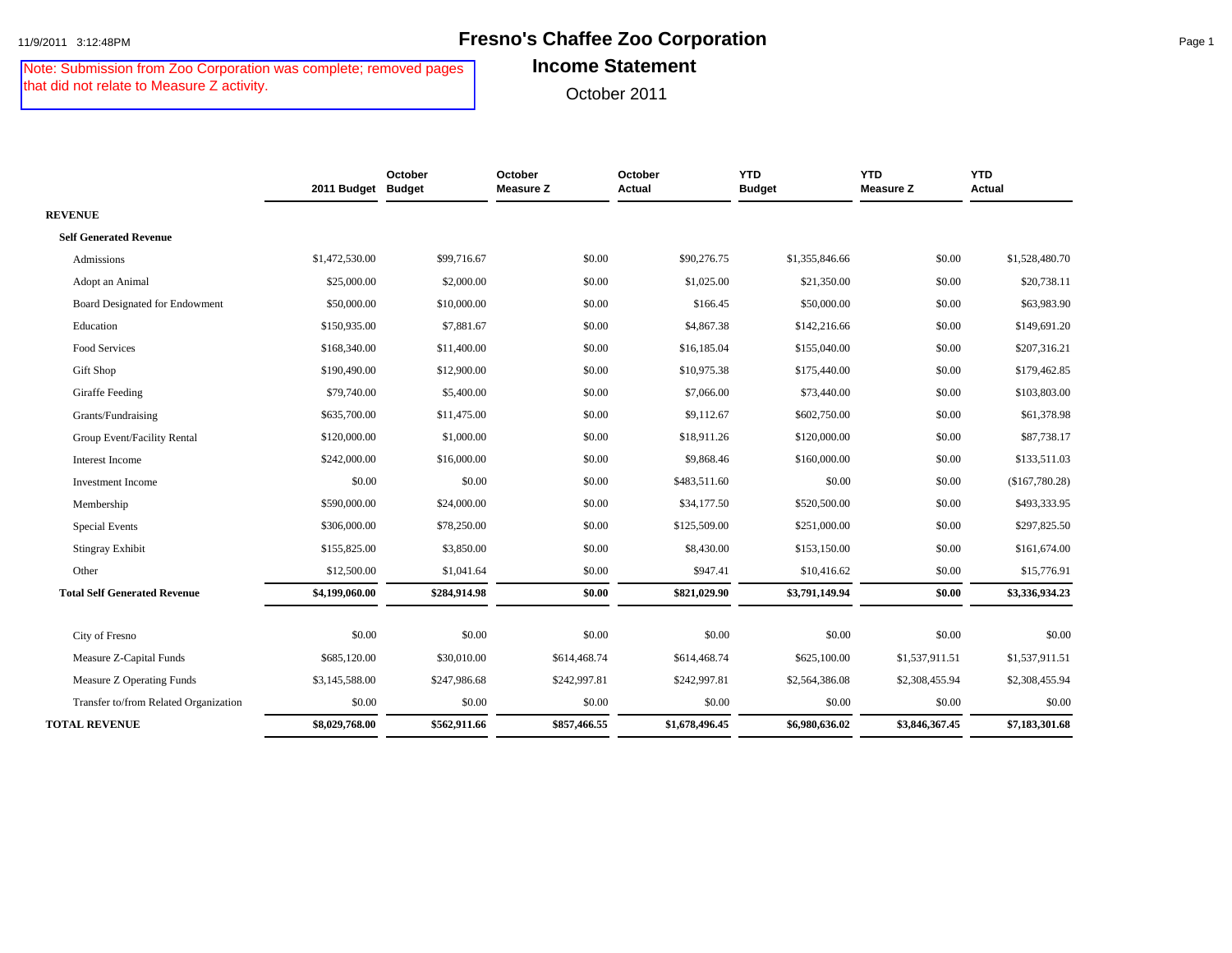# 11/9/2011 4:24:13PM **Fresno's Chaffee Zoo Corporation** Page 9 **Income Statement**

|                                        | 2011 Budget Budget | October      | October<br><b>Measure Z</b>   | October<br><b>Actual</b> | <b>YTD</b><br><b>Budget</b> | <b>YTD</b><br><b>Measure Z</b> | <b>YTD</b><br>Actual |
|----------------------------------------|--------------------|--------------|-------------------------------|--------------------------|-----------------------------|--------------------------------|----------------------|
|                                        |                    |              |                               |                          |                             |                                |                      |
| <b>EXPENSES</b>                        |                    |              |                               |                          |                             |                                |                      |
| <b>OPERATING EXPENSES</b>              |                    |              |                               |                          |                             |                                |                      |
| <b>Personnel Expenses</b>              |                    |              |                               |                          |                             |                                |                      |
| Administration                         |                    |              |                               |                          |                             |                                |                      |
| <b>Benefits-General</b>                | \$0.00             | \$0.00       | \$0.00                        | \$0.00                   | \$0.00                      | \$0.00                         | \$0.00               |
| Benefits-Administration                | \$73,000.00        | \$8,760.00   | \$0.00                        | \$2,391.06               | \$63,510.00                 | \$0.00                         | \$38,831.89          |
| Payroll Taxes-General                  | \$0.00             | \$0.00       | \$0.00                        | \$0.00                   | \$0.00                      | \$0.00                         | \$0.00               |
| Payroll Taxes-Administration           | \$45,870.00        | \$3,486.12   | \$0.00                        | \$1,685.19               | \$36,650.13                 | \$0.00                         | \$22,913.90          |
| <b>Retirement Contribution-General</b> | \$0.00             | \$0.00       | \$0.00                        | \$0.00                   | \$0.00                      | \$0.00                         | \$0.00               |
| Retirement Contribution-Administration | \$12,113.00        | \$920.59     | \$0.00                        | \$703.64                 | \$9,678.28                  | \$0.00                         | \$7,377.35           |
| Salaries-General                       | \$0.00             | \$0.00       | \$0.00                        | \$0.00                   | \$0.00                      | \$0.00                         | \$81.63              |
| Salaries-Administration                | \$535,866.00       | \$40,725.82  | \$0.00                        | \$32,084.51              | \$428,156.93                | \$0.00                         | \$306,544.09         |
| Workers Comp-General                   | \$0.00             | \$0.00       | \$0.00                        | \$0.00                   | \$0.00                      | \$0.00                         | \$0.00               |
| Workers Comp-Administration            | \$4,960.00         | \$413.17     | \$0.00                        | \$193.34                 | \$4,133.17                  | \$0.00                         | \$1,867.60           |
| <b>Total Administration</b>            | \$671,809.00       | \$54,305.70  | \$0.00                        | \$37,057.74              | \$542,128.51                | \$0.00                         | \$377,616.46         |
| Animal                                 |                    |              |                               |                          |                             |                                |                      |
| Benefits-Animal                        | \$157,500.00       | \$18,900.00  | $\prime\prime$<br>\$15,283.71 | \$15,283.71              | \$137,025.00                | \$114,528.16                   | \$114,528.16         |
| Payroll Taxes-Animal                   | \$118,164.00       | \$8,980.46   | \$7,987.70                    | \$7,987.70               | \$94,413.04                 | \$77,421.22                    | \$77,421.22          |
| <b>Retirement Contribution-Animal</b>  | \$29,677.00        | \$2,255.45   | \$2,199.27                    | \$2,199.27               | \$23,711.92                 | \$17,981.78                    | \$17,981.78          |
| Salaries-Animal                        | \$1,220,541.00     | \$92,761.12  | \$104,764.36                  | \$104,764.36             | \$975,212.25                | \$869,168.94                   | \$869,168.94         |
| Workers Comp-Animal                    | \$78,000.00        | \$6,497.40   | 13/<br>\$6,156.15             | \$6,156.15               | \$64,997.40                 | \$53,856.11                    | \$53,856.11          |
| <b>Total Animal</b>                    | \$1,603,882.00     | \$129,394.43 | $\frac{1}{2}$ \$136,391.19    | 1/<br>\$136,391.19       | \$1,295,359.61              | \$1,132,956.21                 | \$1,132,956.21       |
| Education                              |                    |              |                               |                          |                             |                                |                      |
| Benefits-Education                     | \$60,000.00        | \$7,200.00   | 71<br>\$5,713.34              | \$5,713.34               | \$52,200.00                 | \$44,629.56                    | \$44,629.56          |
| Benefits-Volunteer                     | \$0.00             | \$0.00       | \$0.00                        | \$0.00                   | \$0.00                      | \$0.00                         | \$0.00               |
| Payroll Taxes-Education                | \$38,231.00        | \$2,905.56   | 9/<br>\$2,527.14              | \$2,527.14               | \$30,546.56                 | \$28,037.60                    | \$28,037.60          |
| Payroll Taxes-Volunteer                | \$0.00             | \$0.00       | \$0.00                        | \$0.00                   | \$0.00                      | \$0.00                         | \$0.00               |
| Retirement Contribution-Education      | \$10,205.00        | \$775.58     | 10,<br>\$677.07               | \$677.07                 | \$8,153.79                  | \$6,893.74                     | \$6,893.74           |
| Salaries-Education                     | \$428,124.00       | \$32,537.42  | 12/<br>\$33,389.65            | \$33,389.65              | \$342,071.08                | \$366,775.97                   | \$366,775.97         |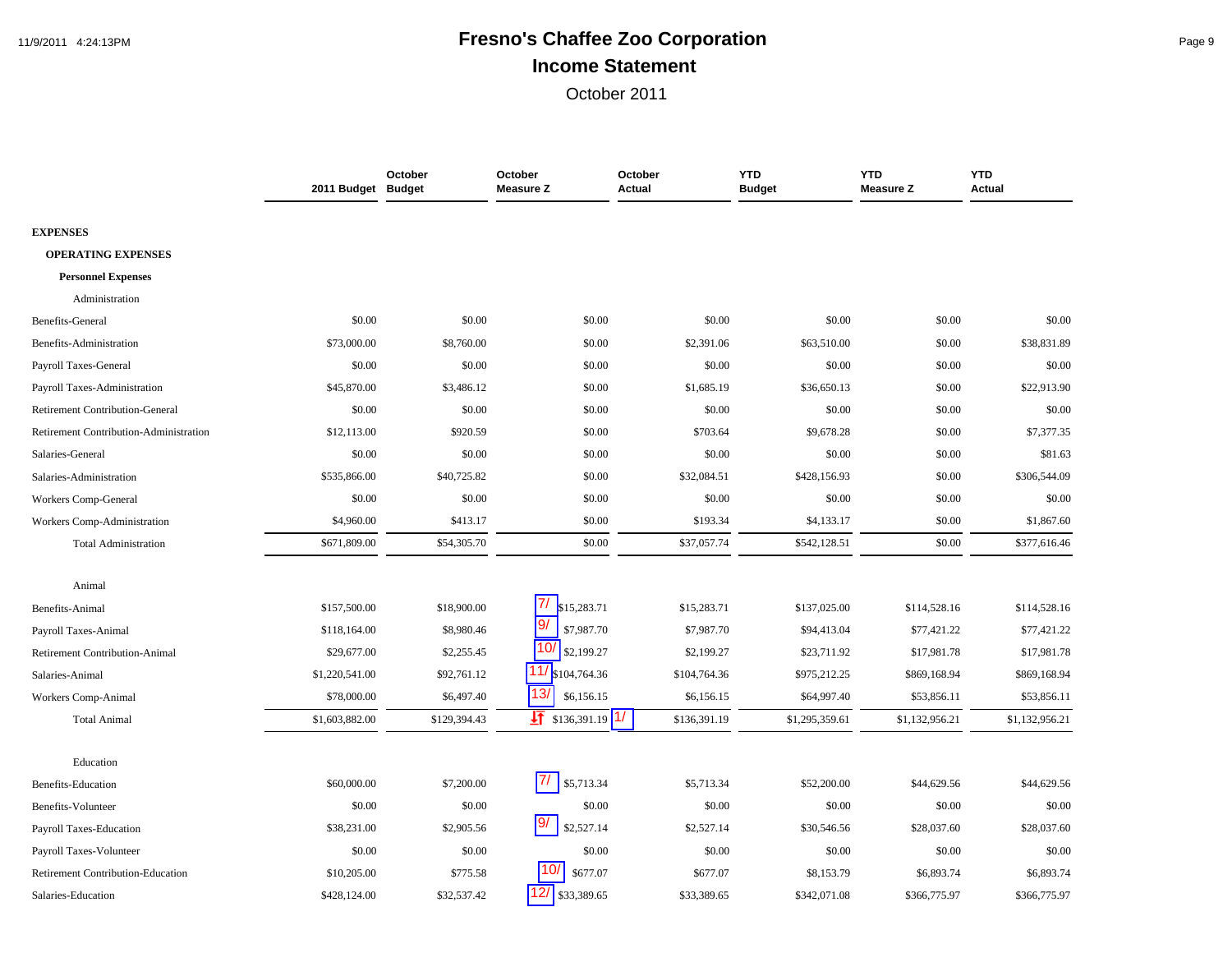# 11/9/2011 4:24:13PM **Fresno's Chaffee Zoo Corporation** Page 10 **Income Statement**

|                                            | 2011 Budget Budget | October     | October<br><b>Measure Z</b>  | October<br>Actual | <b>YTD</b><br><b>Budget</b> | <b>YTD</b><br>Measure Z | <b>YTD</b><br><b>Actual</b> |
|--------------------------------------------|--------------------|-------------|------------------------------|-------------------|-----------------------------|-------------------------|-----------------------------|
| Salaries-Volunteer                         | \$0.00             | \$0.00      | \$0.00                       | \$0.00            | \$0.00                      | \$0.00                  | \$0.00                      |
| Workers Comp-Education                     | \$42,350.00        | \$3,527.76  | 13/<br>\$2,470.29            | \$2,470.29        | \$35,290.25                 | \$27,810.34             | \$27,810.34                 |
| Workers Comp-Volunteer                     | \$0.00             | \$0.00      | \$0.00                       | \$0.00            | \$0.00                      | \$0.00                  | \$0.00                      |
| <b>Total Education</b>                     | \$578,910.00       | \$46,946.32 | $\frac{1}{2}$ \$44,777.49 1/ | \$44,777.49       | \$468,261.68                | \$474,147.21            | \$474,147.21                |
| Maintenance/Horticulture                   |                    |             |                              |                   |                             |                         |                             |
| Benefits-Maintenance                       | \$77,500.00        | \$9,300.00  | 6/<br>\$6,490.23             | \$6,490.23        | \$67,425.00                 | \$47,595.90             | \$47,595.90                 |
| Benefits-Horticulture                      | \$35,500.00        | \$4,260.00  | 7/<br>\$4,839.46             | \$4,839.46        | \$30,885.00                 | \$34,334.21             | \$34,334.21                 |
| Payroll Taxes-Maintenance                  | \$26,775.00        | \$2,034.90  | <b>8/</b><br>\$1,197.54      | \$1,197.54        | \$21,393.22                 | \$15,448.85             | \$15,448.85                 |
| Payroll Taxes-Horticulture                 | \$16,612.00        | \$1,262.51  | \$1,157.91                   | \$1,157.91        | \$13,272.96                 | \$11,901.13             | \$11,901.13                 |
| Retirement Contribution-Maintenance        | \$6,066.00         | \$461.02    | 10 <sub>l</sub><br>\$119.34  | \$119.34          | \$4,846.73                  | \$1,223.13              | \$1,223.13                  |
| Retirement Contribution-Horticulture       | \$2,703.00         | \$205.43    | \$70.07                      | \$70.07           | \$2,159.69                  | \$974.04                | \$974.04                    |
| Salaries-Maintenance                       | \$264,690.00       | \$20,116.44 | \$16,239.21                  | \$16,239.21       | \$211,487.31                | \$162,753.78            | \$162,753.78                |
| Salaries-Horticulture                      | \$196,274.00       | \$14,916.82 | \$15,405.93                  | \$15,405.93       | \$156,822.93                | \$157,966.85            | \$157,966.85                |
| Workers Comp-Maintenance                   | \$22,540.00        | \$1,877.58  | 12/<br>\$993.96              | \$993.96          | \$18,782.58                 | \$10,040.82             | \$10,040.82                 |
| Workers Comp-Horticulture                  | \$13,000.00        | \$1,082.90  | \$969.36                     | \$969.36          | \$10,832.90                 | \$9,991.58              | \$9,991.58                  |
| Total Maintenance/Horticulture             | \$661,660.00       | \$55,517.60 | IJŦ<br>\$47,483.01           | \$47,483.01       | \$537,908.32                | \$452,230.29            | \$452,230.29                |
| Membership/Development/Marketing           |                    |             |                              |                   |                             |                         |                             |
| <b>Benefits-Development</b>                | \$38,000.00        | \$4,560.00  | \$0.00                       | \$4,187.53        | \$33,060.00                 | \$0.00                  | \$31,695.04                 |
| Payroll Taxes-Development                  | \$25,020.00        | \$1,901.52  | \$0.00                       | \$1,883.71        | \$19,990.98                 | \$0.00                  | \$16,612.98                 |
| Payroll Taxes-Special Events               | \$0.00             | \$0.00      | \$0.00                       | \$0.00            | \$0.00                      | \$0.00                  | \$0.00                      |
| <b>Retirement Contribution-Development</b> | \$6,532.00         | \$496.43    | \$0.00                       | \$302.98          | \$5,219.04                  | \$0.00                  | \$3,181.19                  |
| Salaries-Development                       | \$333,231.00       | \$25,325.56 | \$0.00                       | \$24,843.45       | \$266,251.56                | \$0.00                  | \$219,308.36                |
| Salaries-Special Events                    | \$0.00             | \$0.00      | \$0.00                       | \$0.00            | \$0.00                      | \$0.00                  | \$0.00                      |
| Workers Comp-Development                   | \$6,250.00         | \$520.63    | \$0.00                       | \$832.03          | \$5,208.12                  | \$0.00                  | \$6,364.34                  |
| Workers Comp-Special Events                | \$0.00             | \$0.00      | \$0.00                       | \$0.00            | \$0.00                      | \$0.00                  | \$0.00                      |
| Total Membership/Development/Marketing     | \$409,033.00       | \$32,804.14 | \$0.00                       | \$32,049.70       | \$329,729.70                | \$0.00                  | \$277,161.91                |
| Veterinary                                 |                    |             |                              |                   |                             |                         |                             |
| Benefits-Veterinary                        | \$20,000.00        | \$2,400.00  | 8/<br>\$2,027.41             | \$2,027.41        | \$17,400.00                 | \$15,024.89             | \$15,024.89                 |
| Payroll Taxes-Veterinary                   | \$13,343.00        | \$1,014.07  | 9/<br>\$853.68               | \$853.68          | \$10,661.05                 | \$8,708.13              | \$8,708.13                  |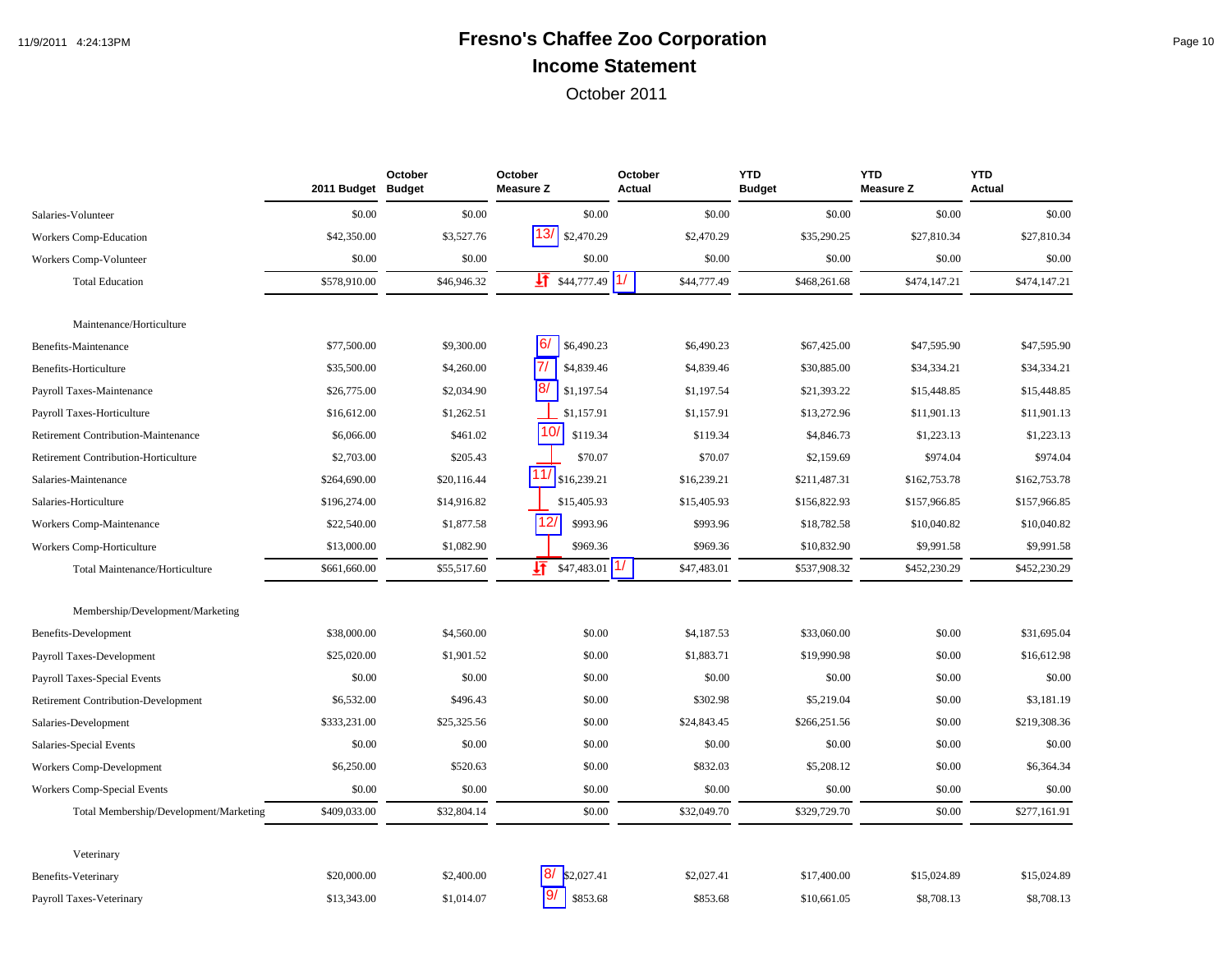## 11/9/2011 4:24:13PM **Fresno's Chaffee Zoo Corporation** Page 11 **Income Statement**

|                                                 | 2011 Budget Budget | October      | October<br><b>Measure Z</b> | October<br>Actual | <b>YTD</b><br><b>Budget</b> | <b>YTD</b><br><b>Measure Z</b> | <b>YTD</b><br>Actual |
|-------------------------------------------------|--------------------|--------------|-----------------------------|-------------------|-----------------------------|--------------------------------|----------------------|
| Retirement Contribution-Veterinary              | \$4,231.00         | \$321.56     | 10/<br>\$385.98             | \$385.98          | \$3,380.56                  | \$3,317.43                     | \$3,317.43           |
| Salaries-Veterinary                             | \$150,216.00       | \$11,416.42  | $12/$ \$11,159.21           | \$11,159.21       | \$120,022.58                | \$113,831.73                   | \$113,831.73         |
| <b>Workers Comp-Veterinary</b>                  | \$11,600.00        | \$966.28     | 13/<br>\$717.91             | \$717.91          | \$9,666.28                  | \$7,332.12                     | \$7,332.12           |
| <b>Total Veterinary</b>                         | \$199,390.00       | \$16,118.33  | $\sqrt{11}$ \$15,144.19 1/  | \$15,144.19       | \$161,130.47                | \$148,214.30                   | \$148,214.30         |
| <b>Visitor Services</b>                         |                    |              |                             |                   |                             |                                |                      |
| Benefits-Security                               | \$23,500.00        | \$2,820.00   | \$0.00                      | \$2,404.49        | \$20,445.00                 | \$0.00                         | \$17,755.21          |
| <b>Benefits-Visitor Services</b>                | \$19,000.00        | \$2,280.00   | \$0.00                      | \$1,863.71        | \$16,530.00                 | \$0.00                         | \$13,964.06          |
| Payroll Taxes-Security                          | \$17,360.00        | \$1,267.28   | \$0.00                      | \$948.41          | \$13,506.08                 | \$0.00                         | \$10,032.73          |
| Payroll Taxes-Visitor Services                  | \$19,867.00        | \$1,390.69   | \$0.00                      | \$1,294.96        | \$15,625.37                 | \$0.00                         | \$16,249.27          |
| <b>Retirement Contribution-Security</b>         | \$3,503.00         | \$255.72     | \$0.00                      | \$161.04          | \$2,725.33                  | \$0.00                         | \$1,690.93           |
| <b>Retirement Contribution-Visitor Services</b> | \$3,464.00         | \$263.26     | \$0.00                      | \$270.65          | \$2,767.74                  | \$0.00                         | \$2,862.83           |
| Salaries-Security                               | \$182,405.00       | \$13,315.57  | \$0.00                      | \$12,507.75       | \$141,911.08                | \$0.00                         | \$132,219.47         |
| Salaries-Visitor Services                       | \$205,320.00       | \$14,372.40  | \$0.00                      | \$17,062.02       | \$161,484.18                | \$0.00                         | \$161,293.96         |
| <b>Workers Comp-Security</b>                    | \$12,500.00        | \$1,041.25   | \$0.00                      | \$793.49          | \$10,416.25                 | \$0.00                         | \$8,398.39           |
| <b>Workers Comp-Visitor Services</b>            | \$13,600.00        | \$1,132.88   | \$0.00                      | \$1,080.43        | \$11,332.88                 | \$0.00                         | \$10,230.50          |
| Total                                           | \$500,519.00       | \$38,139.05  | \$0.00                      | \$38,386.95       | \$396,743.91                | \$0.00                         | \$374,697.35         |
| <b>Total Personnel Expenses</b>                 | \$4,625,203.00     | \$373,225.57 | \$243,795.88                | \$351,290.27      | \$3,731,262.20              | \$2,207,548.01                 | \$3,237,023.73       |
| <b>Other Expenses</b>                           |                    |              |                             |                   |                             |                                |                      |
| Advertising                                     |                    |              |                             |                   |                             |                                |                      |
| Advertising                                     | \$0.00             | \$0.00       | \$0.00                      | \$0.00            | \$0.00                      | \$0.00                         | \$0.00               |
| Advertising-Marketing                           | \$288,250.00       | \$24,020.84  | \$0.00                      | \$21,251.45       | \$240,208.32                | \$0.00                         | \$232,166.60         |
| Advertising-Development                         | \$0.00             | \$0.00       | \$0.00                      | \$0.00            | \$0.00                      | \$0.00                         | \$0.00               |
| <b>Advertising-Special Events</b>               | \$7,000.00         | \$125.00     | \$0.00                      | \$1,814.50        | \$6,750.00                  | \$0.00                         | \$1,814.50           |
| Advertising-Education                           | \$2,000.00         | \$0.00       | \$0.00                      | \$0.00            | \$2,000.00                  | \$0.00                         | \$2,079.50           |
| <b>Advertising-Visitor Services</b>             | \$0.00             | \$0.00       | \$0.00                      | \$0.00            | \$0.00                      | \$0.00                         | \$0.00               |
| Advertising-Administration                      | \$0.00             | \$0.00       | \$0.00                      | \$0.00            | \$0.00                      | \$0.00                         | \$0.00               |
| Advertising-Information Technology              | \$0.00             | \$0.00       | \$0.00                      | \$0.00            | \$0.00                      | \$0.00                         | \$0.00               |
| <b>Total Advertising</b>                        | \$297,250.00       | \$24,145.84  | \$0.00                      | \$23,065.95       | \$248,958.32                | \$0.00                         | \$236,060.60         |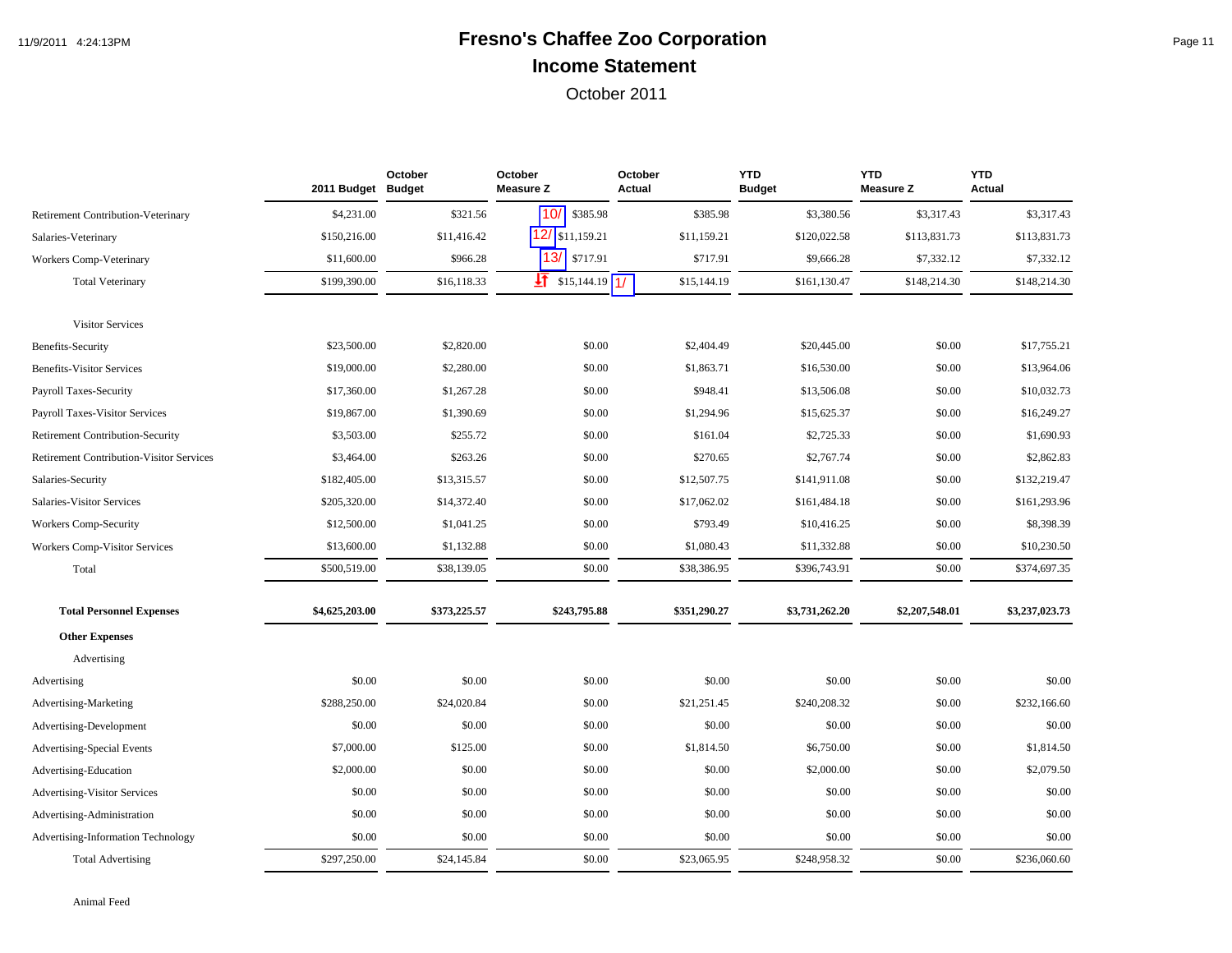## 11/9/2011 4:33:30PM **Fresno's Chaffee Zoo Corporation** Page 1 **General Ledger Report**

| Date            | Trans.                            | Journal                                        | Reference                                    |                                  | <b>Debit Amount</b>      | <b>Credit Amount</b>  | <b>Balance</b>           |
|-----------------|-----------------------------------|------------------------------------------------|----------------------------------------------|----------------------------------|--------------------------|-----------------------|--------------------------|
| 1-5014-13       |                                   |                                                |                                              |                                  |                          |                       |                          |
| <b>Account:</b> |                                   | 1-5014-13 (Bank Fees-Measure Z-Administration) |                                              |                                  |                          |                       |                          |
| 10/1/2011       |                                   |                                                |                                              | Account Beginning Balance        |                          |                       | \$90.00                  |
| 10/3/2011       | 6521-3                            | Journal Entry                                  | Measure Z Operating Claim 2011-8 Wire Fee    |                                  | \$10.00                  |                       |                          |
| 10/11/2011      | 6521-35                           | Journal Entry                                  | Measure Z Capital Claim 2011-1C Wire Fee     |                                  | \$10.00                  |                       |                          |
| 10/24/2011      | 6521-59                           | Journal Entry                                  | Measure Z Operating Claim 2011-9 Wire Fee    |                                  | \$10.00                  |                       |                          |
|                 |                                   |                                                |                                              | <b>Account Subtotals</b>         | \$30.00                  | \$0.00                |                          |
| 10/31/2011      |                                   |                                                |                                              | Account Net Change               |                          |                       | \$30.00                  |
| 10/31/2011      |                                   |                                                |                                              | <b>Account Ending Balance</b>    |                          |                       | \$120.00                 |
| 1-5080-01       |                                   |                                                |                                              |                                  |                          |                       |                          |
| <b>Account:</b> | 1-5080-01 (Benefits-Maintenance)  |                                                |                                              |                                  |                          |                       |                          |
| 10/1/2011       |                                   |                                                |                                              | Account Beginning Balance        |                          |                       | \$41,105.67              |
| 10/1/2011       | 6470-6                            | Journal Entry                                  | Anthem Blue Cross-Oct Health Ins Premium     |                                  | \$5,149.00               |                       |                          |
| 10/1/2011       | 6495-6                            | Journal Entry                                  | Principal Financial-Oct Life, LTD, & Dental  |                                  | \$577.79                 |                       |                          |
| 10/1/2011       | 6505-6                            | Journal Entry                                  | <b>VSP-Oct Vision Premium</b>                |                                  | \$142.64                 |                       |                          |
| 10/1/2011       | 6548-6                            | <b>Cash Disbursement</b>                       | <b>HSA Employer Contribution</b>             |                                  | \$2,475.92               |                       |                          |
| 10/7/2011       | 6545-18                           | Payroll                                        | Employee Dependent Insurance Payments        |                                  |                          | \$326.25              |                          |
| 10/7/2011       | 6545-25                           | Payroll                                        | Voluntary Life Insurance Payments            |                                  |                          | \$16.06               |                          |
| 10/21/2011      | 6562-18                           | Payroll                                        | <b>Employee Dependent Insurance Payments</b> |                                  |                          | \$258.75              |                          |
| 10/21/2011      | 6562-25                           | Payroll                                        | Voluntary Life Insurance Payments            |                                  |                          | \$16.06               |                          |
| 10/24/2011      | 6591-2                            | Cash Receipts                                  | D Tankersley Ins Pmt                         |                                  |                          | \$1,238.00            |                          |
|                 |                                   |                                                |                                              | <b>Account Subtotals</b>         | $\sqrt{58,345.35}$       | $\sqrt{1}$ \$1,855.12 |                          |
| 10/31/2011      |                                   |                                                |                                              | <b>Account Net Change</b>        |                          |                       | $\frac{H}{H}$ \$6,490.23 |
| 10/31/2011      |                                   |                                                |                                              | <b>Account Ending Balance</b>    |                          |                       | \$47,595.90              |
| 1-5080-02       |                                   |                                                |                                              |                                  |                          |                       |                          |
| <b>Account:</b> | 1-5080-02 (Benefits-Horticulture) |                                                |                                              |                                  |                          |                       |                          |
| 10/1/2011       |                                   |                                                |                                              | <b>Account Beginning Balance</b> |                          |                       | \$29,494.75              |
| 10/1/2011       | 6470-7                            | Journal Entry                                  | Anthem Blue Cross-Oct Health Ins Premium     |                                  | \$2,767.00               |                       |                          |
| 10/1/2011       | 6495-7                            | Journal Entry                                  | Principal Financial-Oct Life, LTD, & Dental  |                                  | \$483.34                 |                       |                          |
| 10/1/2011       | 6505-7                            | Journal Entry                                  | <b>VSP-Oct Vision Premium</b>                |                                  | \$64.87                  |                       |                          |
| 10/1/2011       | 6548-7                            | Cash Disbursement                              | <b>HSA Employer Contribution</b>             |                                  | \$1,794.25               |                       |                          |
| 10/7/2011       | 6545-21                           | Payroll                                        | Employee Dependent Insurance Payments        |                                  |                          | \$135.00              |                          |
| 10/21/2011      | 6562-21                           | Payroll                                        | <b>Employee Dependent Insurance Payments</b> |                                  |                          | \$135.00              |                          |
|                 |                                   |                                                |                                              | Account Subtotals                | $\frac{1}{2}$ \$5,109.46 | $\sqrt{17}$ \$270.00  |                          |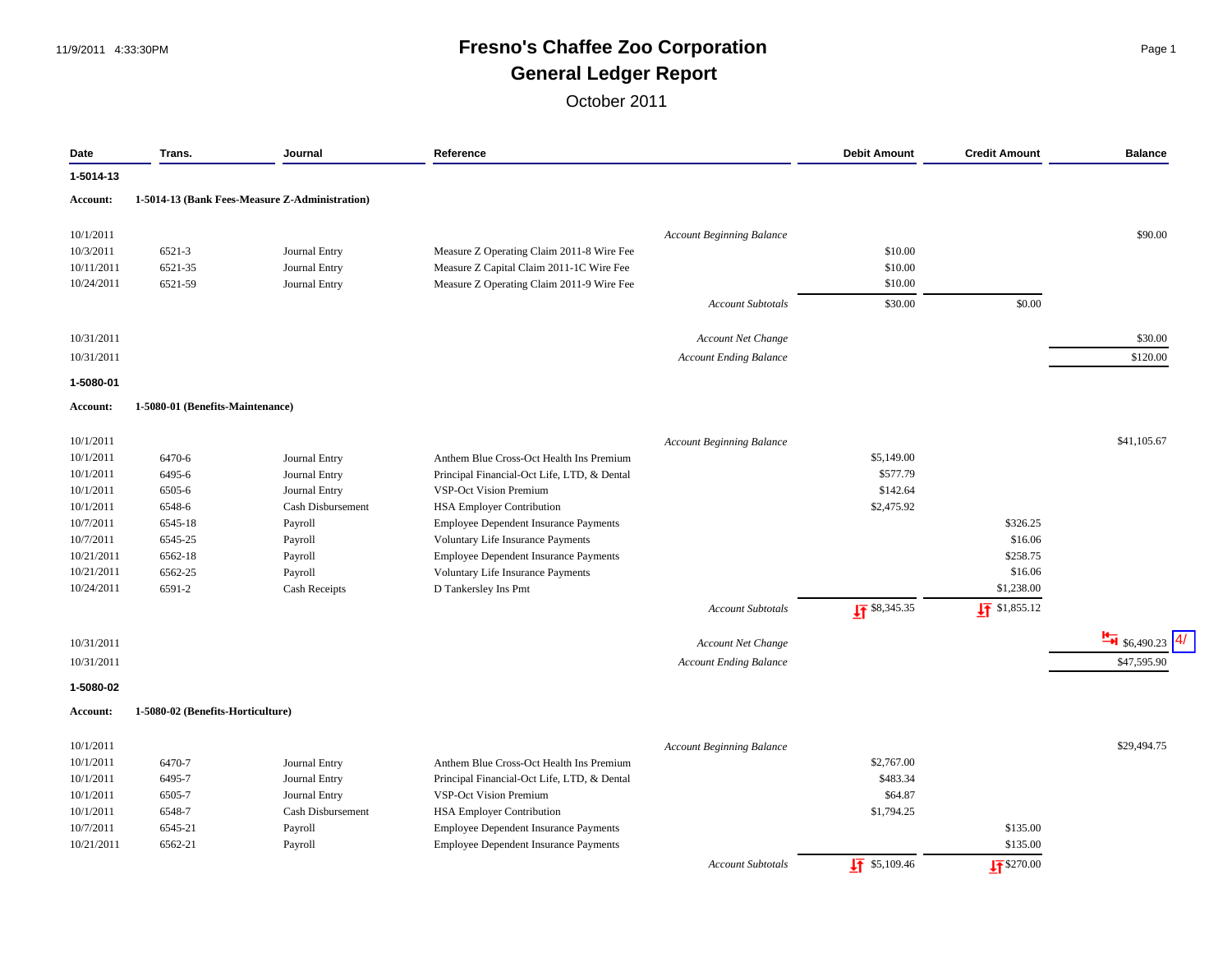#### 11/9/2011 4:33:30PM **Fresno's Chaffee Zoo Corporation** Page 2 **General Ledger Report**

| Date                  | Trans.                            | Journal           | Reference                                    |                                  | <b>Debit Amount</b>       | <b>Credit Amount</b>   | <b>Balance</b>                    |
|-----------------------|-----------------------------------|-------------------|----------------------------------------------|----------------------------------|---------------------------|------------------------|-----------------------------------|
| Account:              | 1-5080-02 (Benefits-Horticulture) |                   |                                              |                                  |                           |                        |                                   |
| 10/31/2011            |                                   |                   |                                              | <b>Account Net Change</b>        |                           |                        | $\frac{1}{2}$ \$4,839.46          |
| 10/31/2011            |                                   |                   |                                              | <b>Account Ending Balance</b>    |                           |                        | \$34,334.21                       |
| 1-5080-03             |                                   |                   |                                              |                                  |                           |                        |                                   |
| Account:              | 1-5080-03 (Benefits-Animal)       |                   |                                              |                                  |                           |                        |                                   |
|                       |                                   |                   |                                              |                                  |                           |                        |                                   |
| 10/1/2011             |                                   |                   |                                              | <b>Account Beginning Balance</b> |                           |                        | \$99,244.45                       |
| 10/1/2011             | 6470-1                            | Journal Entry     | Anthem Blue Cross-Oct Health Ins Premium     |                                  | \$7,572.00                |                        |                                   |
| 10/1/2011             | 6495-1                            | Journal Entry     | Principal Financial-Oct Life, LTD, & Dental  |                                  | \$1,923.85                |                        |                                   |
| 10/1/2011             | 6505-1                            | Journal Entry     | <b>VSP-Oct Vision Premium</b>                |                                  | \$256.42                  |                        |                                   |
| 10/1/2011             | 6548-1                            | Cash Disbursement | <b>HSA Employer Contribution</b>             |                                  | \$6,177.00                |                        |                                   |
| 10/7/2011             | 6545-17                           | Payroll           | <b>Employee Dependent Insurance Payments</b> |                                  |                           | \$174.93               |                                   |
| 10/7/2011             | 6545-24                           | Payroll           | Voluntary Life Insurance Payments            |                                  |                           | \$92.86                |                                   |
| 10/21/2011            | 6562-17                           | Payroll           | Employee Dependent Insurance Payments        |                                  |                           | \$174.92               |                                   |
| 10/21/2011            | 6562-24                           | Payroll           | Voluntary Life Insurance Payments            |                                  |                           | \$92.85                |                                   |
| 10/24/2011            | 6591-5                            | Cash Receipts     | D. Dillard Ins Pmt                           |                                  |                           | \$110.00               |                                   |
|                       |                                   |                   |                                              | <b>Account Subtotals</b>         | $\sqrt{11}$ \$15,929.27   | $\sqrt{11}$ \$645.56   |                                   |
| 10/31/2011            |                                   |                   |                                              | Account Net Change               |                           |                        | $\frac{H}{\sqrt{15}}$ \$15,283.71 |
| 10/31/2011            |                                   |                   |                                              | <b>Account Ending Balance</b>    |                           |                        | \$114,528.16                      |
|                       |                                   |                   |                                              |                                  |                           |                        |                                   |
| 1-5080-08<br>Account: | 1-5080-08 (Benefits-Education)    |                   |                                              |                                  |                           |                        |                                   |
|                       |                                   |                   |                                              |                                  |                           |                        |                                   |
| 10/1/2011             |                                   |                   |                                              | <b>Account Beginning Balance</b> |                           |                        | \$38,916.22                       |
| 10/1/2011             | 6470-3                            | Journal Entry     | Anthem Blue Cross-Oct Health Ins Premium     |                                  | \$3,451.00                |                        |                                   |
| 10/1/2011             | 6495-3                            | Journal Entry     | Principal Financial-Oct Life, LTD, & Dental  |                                  | \$510.52                  |                        |                                   |
| 10/1/2011             | 6505-3                            | Journal Entry     | VSP-Oct Vision Premium                       |                                  | \$87.96                   |                        |                                   |
| 10/1/2011             | 6548-2                            | Cash Disbursement | <b>HSA Employer Contribution</b>             |                                  | \$2,044.25                |                        |                                   |
| 10/7/2011             | 6545-16                           | Payroll           | <b>Employee Dependent Insurance Payments</b> |                                  |                           | \$177.50               |                                   |
| 10/7/2011             | 6545-23                           | Payroll           | Voluntary Life Insurance Payments            |                                  |                           | \$12.70                |                                   |
| 10/21/2011            | 6562-16                           | Payroll           | Employee Dependent Insurance Payments        |                                  |                           | \$177.50               |                                   |
| 10/21/2011            | 6562-23                           | Payroll           | Voluntary Life Insurance Payments            |                                  |                           | \$12.69                |                                   |
|                       |                                   |                   |                                              | <b>Account Subtotals</b>         | $\frac{1}{21}$ \$6,093.73 | $\frac{1}{2}$ \$380.39 |                                   |
| 10/31/2011            |                                   |                   |                                              | Account Net Change               |                           |                        | $\frac{14}{11}$ \$5,713.34        |
| 10/31/2011            |                                   |                   |                                              |                                  |                           |                        | \$44,629.56                       |
|                       |                                   |                   |                                              | <b>Account Ending Balance</b>    |                           |                        |                                   |
| 1-5080-10             |                                   |                   |                                              |                                  |                           |                        |                                   |
| Account:              | 1-5080-10 (Benefits-Veterinary)   |                   |                                              |                                  |                           |                        |                                   |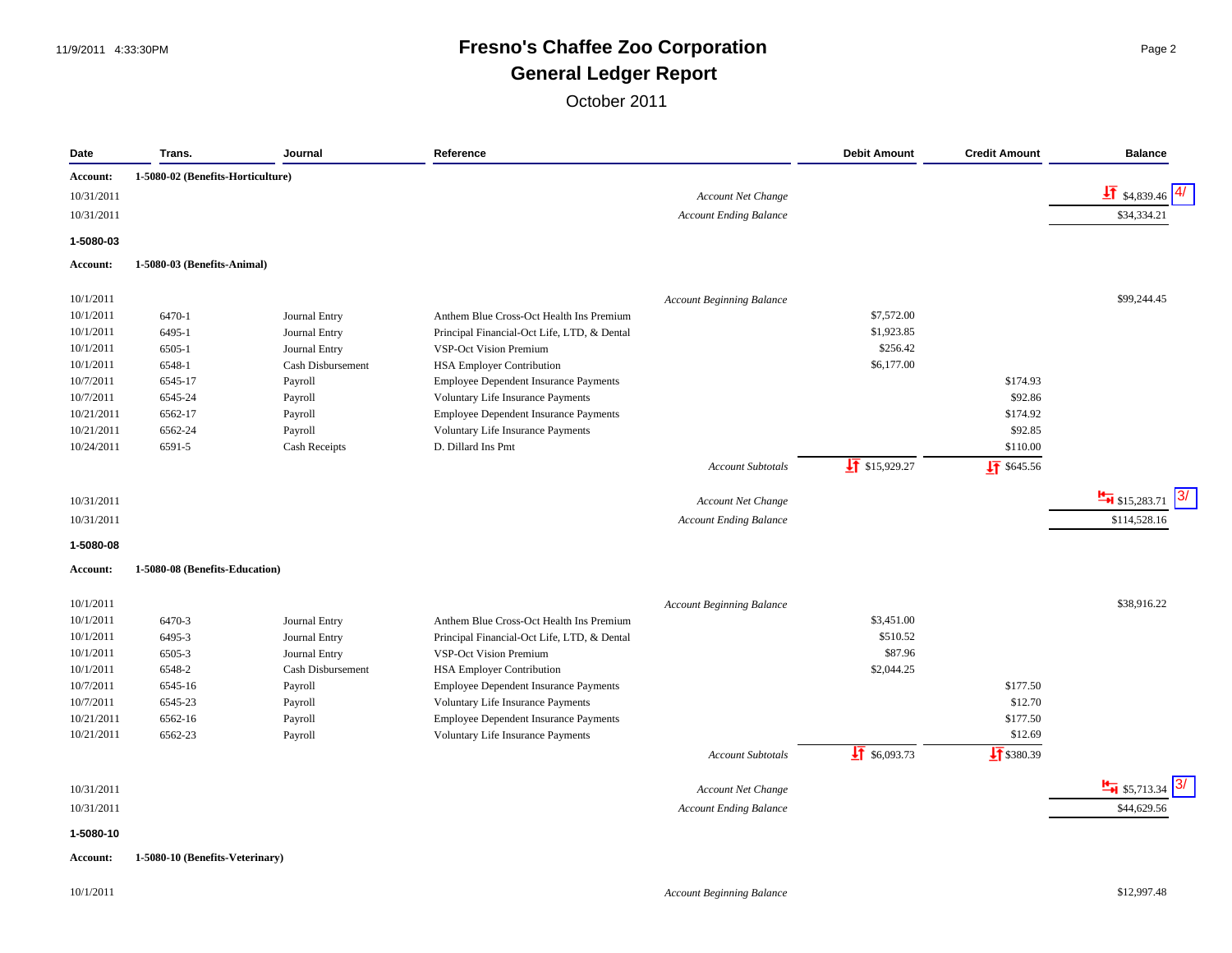#### 11/9/2011 4:33:30PM **Fresno's Chaffee Zoo Corporation** Page 3 **General Ledger Report**

| Date       | Trans.                                 | Journal           | Reference                                   | <b>Debit Amount</b>      | <b>Credit Amount</b> | <b>Balance</b>    |
|------------|----------------------------------------|-------------------|---------------------------------------------|--------------------------|----------------------|-------------------|
| Account:   | 1-5080-10 (Benefits-Veterinary)        |                   |                                             |                          |                      |                   |
| 10/1/2011  | 6470-5                                 | Journal Entry     | Anthem Blue Cross-Oct Health Ins Premium    | \$1,055.00               |                      |                   |
| 10/1/2011  | 6495-5                                 | Journal Entry     | Principal Financial-Oct Life, LTD, & Dental | \$176.84                 |                      |                   |
| 10/1/2011  | 6505-4                                 | Journal Entry     | VSP-Oct Vision Premium                      | \$19.02                  |                      |                   |
| 10/1/2011  | 6548-9                                 | Cash Disbursement | HSA Employer Contribution                   | \$776.55                 |                      |                   |
|            |                                        |                   | <b>Account Subtotals</b>                    | 坘<br>\$2,027.41          | \$0.00               |                   |
| 10/31/2011 |                                        |                   |                                             |                          |                      | \$2,027.41        |
|            |                                        |                   | Account Net Change                          |                          |                      |                   |
| 10/31/2011 |                                        |                   | <b>Account Ending Balance</b>               |                          |                      | \$15,024.89       |
| 1-5098-00  |                                        |                   |                                             |                          |                      |                   |
| Account:   | 1-5098-00 (Liability Insurance)        |                   |                                             |                          |                      |                   |
| 10/1/2011  |                                        |                   | <b>Account Beginning Balance</b>            |                          |                      | \$113,743.58      |
| 10/1/2011  | 6527-7                                 | Journal Entry     | <b>AON Risk Ins-Commercial Pkg</b>          | \$7,091.46               |                      |                   |
| 10/1/2011  | 6527-9                                 | Journal Entry     | AON Risk Ins-Excess Liability Coverage      | \$2,184.75               |                      |                   |
|            |                                        |                   | <b>Account Subtotals</b>                    | \$9,276.21               | \$0.00               |                   |
| 10/31/2011 |                                        |                   | Account Net Change                          |                          |                      | \$9,276.21        |
| 10/31/2011 |                                        |                   | <b>Account Ending Balance</b>               |                          |                      | \$123,019.79      |
| 1-5131-01  |                                        |                   |                                             |                          |                      |                   |
| Account:   | 1-5131-01 (Payroll Taxes-Maintenance)  |                   |                                             |                          |                      |                   |
| 10/1/2011  |                                        |                   | <b>Account Beginning Balance</b>            |                          |                      | \$14,251.31       |
| 10/7/2011  | 6545-84                                | Payroll           | <b>Payroll Taxes</b>                        | \$630.06                 |                      |                   |
| 10/21/2011 | 6562-82                                | Payroll           | Payroll Taxes                               | \$567.48                 |                      |                   |
|            |                                        |                   | <b>Account Subtotals</b>                    | \$1,197.54<br>圷          | \$0.00               |                   |
| 10/31/2011 |                                        |                   | Account Net Change                          |                          |                      | \$1,197.54        |
| 10/31/2011 |                                        |                   | <b>Account Ending Balance</b>               |                          |                      | 4/<br>\$15,448.85 |
|            |                                        |                   |                                             |                          |                      |                   |
| 1-5131-02  | 1-5131-02 (Payroll Taxes-Horticulture) |                   |                                             |                          |                      |                   |
| Account:   |                                        |                   |                                             |                          |                      |                   |
| 10/1/2011  |                                        |                   | <b>Account Beginning Balance</b>            |                          |                      | \$10,743.22       |
| 10/7/2011  | 6545-89                                | Payroll           | Payroll Taxes                               | \$582.77                 |                      |                   |
| 10/21/2011 | 6562-87                                | Payroll           | <b>Payroll Taxes</b>                        | \$575.14                 |                      |                   |
|            |                                        |                   | <b>Account Subtotals</b>                    | $\frac{1}{2}$ \$1,157.91 | \$0.00               |                   |
| 10/31/2011 |                                        |                   | <b>Account Net Change</b>                   |                          |                      | \$1,157.91        |
| 10/31/2011 |                                        |                   | <b>Account Ending Balance</b>               |                          |                      | \$11,901.13       |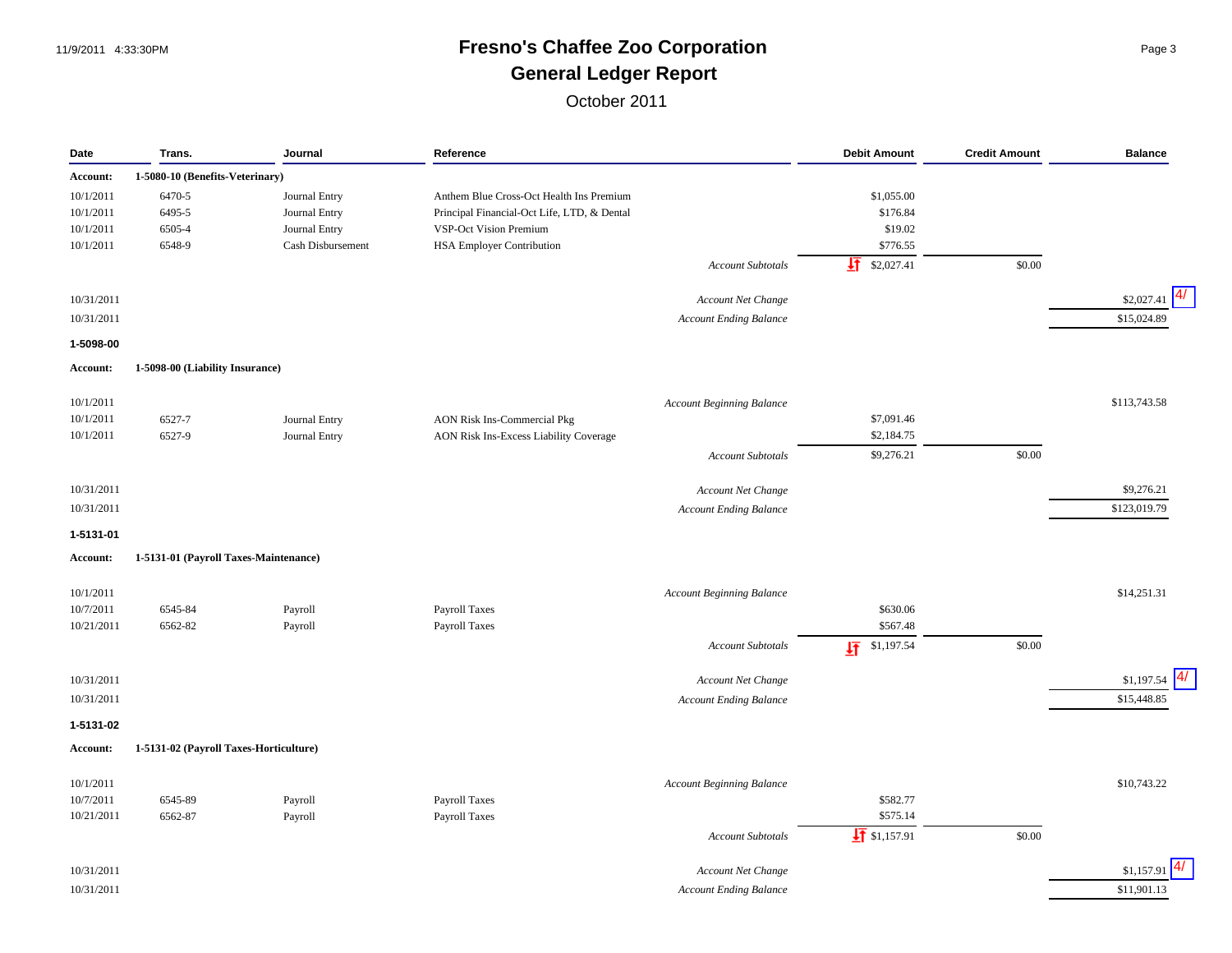#### 11/9/2011 4:33:30PM **Fresno's Chaffee Zoo Corporation** Page 4 **General Ledger Report**

| Date                    | Trans.                               | Journal                                         | Reference                    |                                  | <b>Debit Amount</b>      | <b>Credit Amount</b> | <b>Balance</b>   |
|-------------------------|--------------------------------------|-------------------------------------------------|------------------------------|----------------------------------|--------------------------|----------------------|------------------|
| 1-5131-03               |                                      |                                                 |                              |                                  |                          |                      |                  |
| <b>Account:</b>         | 1-5131-03 (Payroll Taxes-Animal)     |                                                 |                              |                                  |                          |                      |                  |
| 10/1/2011               |                                      |                                                 |                              | <b>Account Beginning Balance</b> |                          |                      | \$69,433.52      |
| 10/7/2011               | 6545-82                              | Payroll                                         | Payroll Taxes                |                                  | \$4,410.17               |                      |                  |
| 10/21/2011              | 6562-80                              | Payroll                                         | Payroll Taxes                |                                  | \$3,577.53               |                      |                  |
|                         |                                      |                                                 |                              | <b>Account Subtotals</b>         | $\frac{1}{2}$ \$7,987.70 | \$0.00               |                  |
|                         |                                      |                                                 |                              |                                  |                          |                      |                  |
| 10/31/2011              |                                      |                                                 |                              | Account Net Change               |                          |                      | 3/<br>\$7,987.70 |
| 10/31/2011              |                                      |                                                 |                              | <b>Account Ending Balance</b>    |                          |                      | \$77,421.22      |
| 1-5131-08               |                                      |                                                 |                              |                                  |                          |                      |                  |
| Account:                | 1-5131-08 (Payroll Taxes-Education)  |                                                 |                              |                                  |                          |                      |                  |
|                         |                                      |                                                 |                              |                                  |                          |                      |                  |
| 10/1/2011<br>10/7/2011  | 6545-81                              | Payroll                                         | Payroll Taxes                | <b>Account Beginning Balance</b> | \$917.55                 |                      | \$25,510.46      |
| 10/7/2011               | 6545-88                              | Payroll                                         | Payroll Taxes                |                                  | \$360.81                 |                      |                  |
| 10/21/2011              | 6562-79                              | Payroll                                         | Payroll Taxes                |                                  | \$882.57                 |                      |                  |
| 10/21/2011              | 6562-86                              | Payroll                                         | Payroll Taxes                |                                  | \$366.21                 |                      |                  |
|                         |                                      |                                                 |                              | <b>Account Subtotals</b>         | $\frac{1}{2}$ \$2,527.14 | \$0.00               |                  |
| 10/31/2011              |                                      |                                                 |                              | Account Net Change               |                          |                      | 3/<br>\$2,527.14 |
| 10/31/2011              |                                      |                                                 |                              | <b>Account Ending Balance</b>    |                          |                      | \$28,037.60      |
| 1-5131-10               |                                      |                                                 |                              |                                  |                          |                      |                  |
| Account:                | 1-5131-10 (Payroll Taxes-Veterinary) |                                                 |                              |                                  |                          |                      |                  |
|                         |                                      |                                                 |                              |                                  |                          |                      |                  |
| 10/1/2011               |                                      |                                                 |                              | <b>Account Beginning Balance</b> |                          |                      | \$7,854.45       |
| 10/7/2011               | 6545-83                              | Payroll                                         | Payroll Taxes                |                                  | \$427.09                 |                      |                  |
| 10/21/2011              | 6562-81                              | Payroll                                         | Payroll Taxes                |                                  | \$426.59                 |                      |                  |
|                         |                                      |                                                 |                              | <b>Account Subtotals</b>         | $\frac{1}{2}$ \$853.68   | \$0.00               |                  |
| 10/31/2011              |                                      |                                                 |                              | Account Net Change               |                          |                      | 4/<br>\$853.68   |
| 10/31/2011              |                                      |                                                 |                              | <b>Account Ending Balance</b>    |                          |                      | \$8,708.13       |
| 1-5153-01               |                                      |                                                 |                              |                                  |                          |                      |                  |
| Account:                |                                      | 1-5153-01 (Retirement Contribution-Maintenance) |                              |                                  |                          |                      |                  |
|                         |                                      |                                                 |                              |                                  |                          |                      | \$1,103.79       |
| 10/1/2011<br>10/21/2011 | 6563-4                               | Cash Disbursement                               | 401(k) Matching October 2011 | <b>Account Beginning Balance</b> | \$119.34                 |                      |                  |
|                         |                                      |                                                 |                              |                                  | \$119.34                 | \$0.00               |                  |
|                         |                                      |                                                 |                              | <b>Account Subtotals</b>         |                          |                      |                  |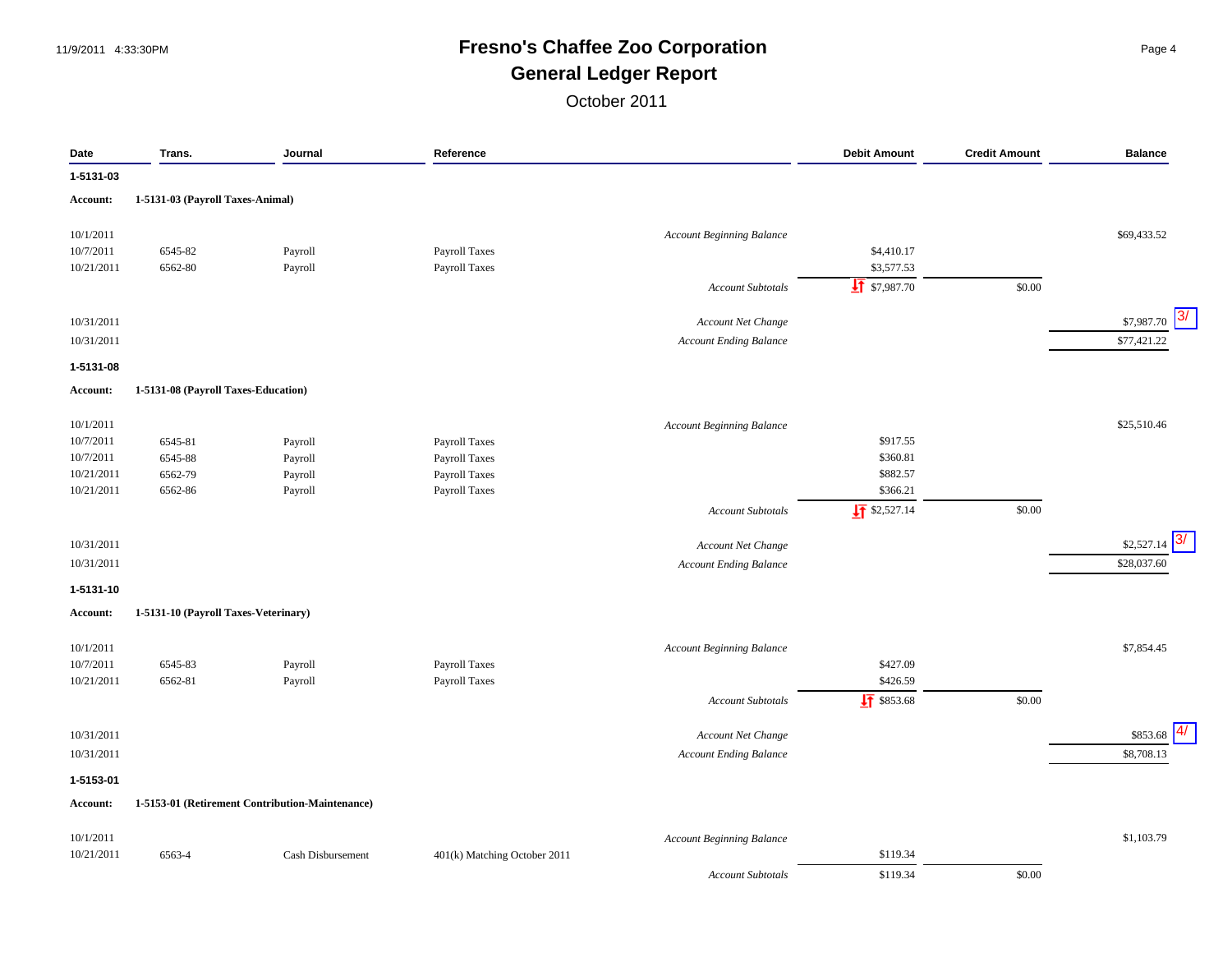#### 11/9/2011 4:33:30PM **Fresno's Chaffee Zoo Corporation** Page 5 **General Ledger Report**

| Date       | Trans. | Journal                                          | Reference                    |                                  | <b>Debit Amount</b> | <b>Credit Amount</b> | <b>Balance</b>         |
|------------|--------|--------------------------------------------------|------------------------------|----------------------------------|---------------------|----------------------|------------------------|
| Account:   |        | 1-5153-01 (Retirement Contribution-Maintenance)  |                              |                                  |                     |                      |                        |
| 10/31/2011 |        |                                                  |                              | Account Net Change               |                     |                      | \$119.34               |
| 10/31/2011 |        |                                                  |                              | <b>Account Ending Balance</b>    |                     |                      | \$1,223.13             |
| 1-5153-02  |        |                                                  |                              |                                  |                     |                      |                        |
| Account:   |        | 1-5153-02 (Retirement Contribution-Horticulture) |                              |                                  |                     |                      |                        |
|            |        |                                                  |                              |                                  |                     |                      |                        |
| 10/1/2011  |        |                                                  |                              | <b>Account Beginning Balance</b> |                     |                      | \$903.97               |
| 10/21/2011 | 6563-5 | Cash Disbursement                                | 401(k) Matching October 2011 |                                  | \$70.07             |                      |                        |
|            |        |                                                  |                              | <b>Account Subtotals</b>         | \$70.07             | \$0.00               |                        |
| 10/31/2011 |        |                                                  |                              | Account Net Change               |                     |                      | \$70.07                |
| 10/31/2011 |        |                                                  |                              | <b>Account Ending Balance</b>    |                     |                      | \$974.04               |
| 1-5153-03  |        |                                                  |                              |                                  |                     |                      |                        |
|            |        | 1-5153-03 (Retirement Contribution-Animal)       |                              |                                  |                     |                      |                        |
| Account:   |        |                                                  |                              |                                  |                     |                      |                        |
| 10/1/2011  |        |                                                  |                              | Account Beginning Balance        |                     |                      | \$15,782.51            |
| 10/21/2011 | 6563-1 | Cash Disbursement                                | 401(k) Matching October 2011 |                                  | \$2,199.27          |                      |                        |
|            |        |                                                  |                              | <b>Account Subtotals</b>         | \$2,199.27          | \$0.00               |                        |
| 10/31/2011 |        |                                                  |                              | Account Net Change               |                     |                      | \$2,199.27             |
| 10/31/2011 |        |                                                  |                              | <b>Account Ending Balance</b>    |                     |                      | \$17,981.78            |
|            |        |                                                  |                              |                                  |                     |                      |                        |
| 1-5153-08  |        |                                                  |                              |                                  |                     |                      |                        |
| Account:   |        | 1-5153-08 (Retirement Contribution-Education)    |                              |                                  |                     |                      |                        |
| 10/1/2011  |        |                                                  |                              | <b>Account Beginning Balance</b> |                     |                      | \$6,216.67             |
| 10/21/2011 | 6563-7 | Cash Disbursement                                | 401(k) Matching October 2011 |                                  | \$677.07            |                      |                        |
|            |        |                                                  |                              | <b>Account Subtotals</b>         | \$677.07            | \$0.00               |                        |
|            |        |                                                  |                              |                                  |                     |                      |                        |
| 10/31/2011 |        |                                                  |                              | Account Net Change               |                     |                      | \$677.07<br>\$6,893.74 |
| 10/31/2011 |        |                                                  |                              | <b>Account Ending Balance</b>    |                     |                      |                        |
| 1-5153-10  |        |                                                  |                              |                                  |                     |                      |                        |
| Account:   |        | 1-5153-10 (Retirement Contribution-Veterinary)   |                              |                                  |                     |                      |                        |
| 10/1/2011  |        |                                                  |                              | <b>Account Beginning Balance</b> |                     |                      | \$2,931.45             |
| 10/21/2011 | 6563-6 | Cash Disbursement                                | 401(k) Matching October 2011 |                                  | \$385.98            |                      |                        |
|            |        |                                                  |                              | <b>Account Subtotals</b>         | \$385.98            | \$0.00               |                        |
|            |        |                                                  |                              |                                  |                     |                      |                        |
| 10/31/2011 |        |                                                  |                              | <b>Account Net Change</b>        |                     |                      | 5/<br>\$385.98         |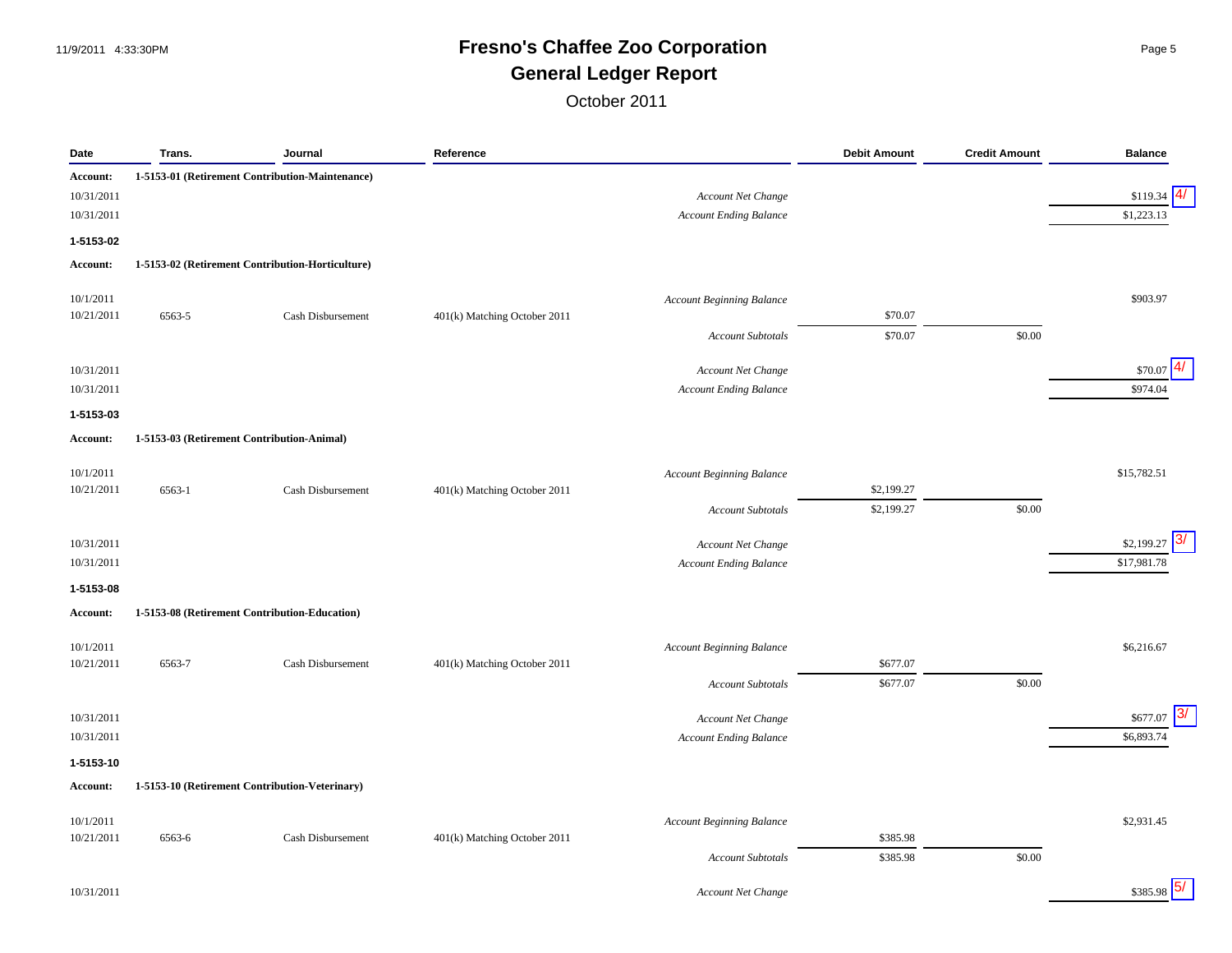## 11/9/2011 4:33:30PM **Fresno's Chaffee Zoo Corporation** Page 6 **General Ledger Report**

| Date                   | Trans.                            | Journal                                        | Reference |                                  | <b>Debit Amount</b>        | <b>Credit Amount</b> | <b>Balance</b>     |
|------------------------|-----------------------------------|------------------------------------------------|-----------|----------------------------------|----------------------------|----------------------|--------------------|
| Account:               |                                   | 1-5153-10 (Retirement Contribution-Veterinary) |           |                                  |                            |                      |                    |
| 10/31/2011             |                                   |                                                |           | <b>Account Ending Balance</b>    |                            |                      | \$3,317.43         |
| 1-5165-01              |                                   |                                                |           |                                  |                            |                      |                    |
| <b>Account:</b>        | 1-5165-01 (Salaries-Maintenance)  |                                                |           |                                  |                            |                      |                    |
|                        |                                   |                                                |           |                                  |                            |                      |                    |
| 10/1/2011<br>10/7/2011 | 6545-6                            | Payroll                                        | Salaries  | <b>Account Beginning Balance</b> | \$8,562.12                 |                      | \$146,514.57       |
| 10/21/2011             | 6562-6                            | Payroll                                        | Salaries  |                                  | \$7,677.09                 |                      |                    |
|                        |                                   |                                                |           | <b>Account Subtotals</b>         | $\sqrt{5816,239.21}$       | \$0.00               |                    |
|                        |                                   |                                                |           |                                  |                            |                      |                    |
| 10/31/2011             |                                   |                                                |           | Account Net Change               |                            |                      | 4/<br>\$16,239.21  |
| 10/31/2011             |                                   |                                                |           | <b>Account Ending Balance</b>    |                            |                      | \$162,753.78       |
| 1-5165-02              |                                   |                                                |           |                                  |                            |                      |                    |
| <b>Account:</b>        | 1-5165-02 (Salaries-Horticulture) |                                                |           |                                  |                            |                      |                    |
| 10/1/2011              |                                   |                                                |           | <b>Account Beginning Balance</b> |                            |                      | \$142,560.92       |
| 10/7/2011              | 6545-11                           | Payroll                                        | Salaries  |                                  | \$7,752.73                 |                      |                    |
| 10/21/2011             | 6562-11                           | Payroll                                        | Salaries  |                                  | \$7,653.20                 |                      |                    |
|                        |                                   |                                                |           | <b>Account Subtotals</b>         | $\frac{1}{2}$ \$15,405.93  | \$0.00               |                    |
| 10/31/2011             |                                   |                                                |           | Account Net Change               |                            |                      | 4/<br>\$15,405.93  |
|                        |                                   |                                                |           |                                  |                            |                      |                    |
| 10/31/2011             |                                   |                                                |           | Account Ending Balance           |                            |                      | \$157,966.85       |
| 1-5165-03              |                                   |                                                |           |                                  |                            |                      |                    |
| <b>Account:</b>        | 1-5165-03 (Salaries-Animal)       |                                                |           |                                  |                            |                      |                    |
| 10/1/2011              |                                   |                                                |           | <b>Account Beginning Balance</b> |                            |                      | \$764,404.58       |
| 10/7/2011              | 6545-4                            | Payroll                                        | Salaries  |                                  | \$57,824.07                |                      |                    |
| 10/21/2011             | 6562-4                            | Payroll                                        | Salaries  |                                  | \$46,940.29                |                      |                    |
|                        |                                   |                                                |           | <b>Account Subtotals</b>         | $\frac{1}{2}$ \$104,764.36 | \$0.00               |                    |
| 10/31/2011             |                                   |                                                |           | Account Net Change               |                            |                      | 3/<br>\$104,764.36 |
| 10/31/2011             |                                   |                                                |           | Account Ending Balance           |                            |                      | \$869,168.94       |
|                        |                                   |                                                |           |                                  |                            |                      |                    |
| 1-5165-08<br>Account:  | 1-5165-08 (Salaries-Education)    |                                                |           |                                  |                            |                      |                    |
|                        |                                   |                                                |           |                                  |                            |                      |                    |
| 10/1/2011              |                                   |                                                |           | <b>Account Beginning Balance</b> |                            |                      | \$333,386.32       |
| 10/7/2011              | 6545-3                            | Payroll                                        | Salaries  |                                  | \$12,171.41                |                      |                    |
| 10/7/2011              | 6545-10                           | Payroll                                        | Salaries  |                                  | \$4,716.78                 |                      |                    |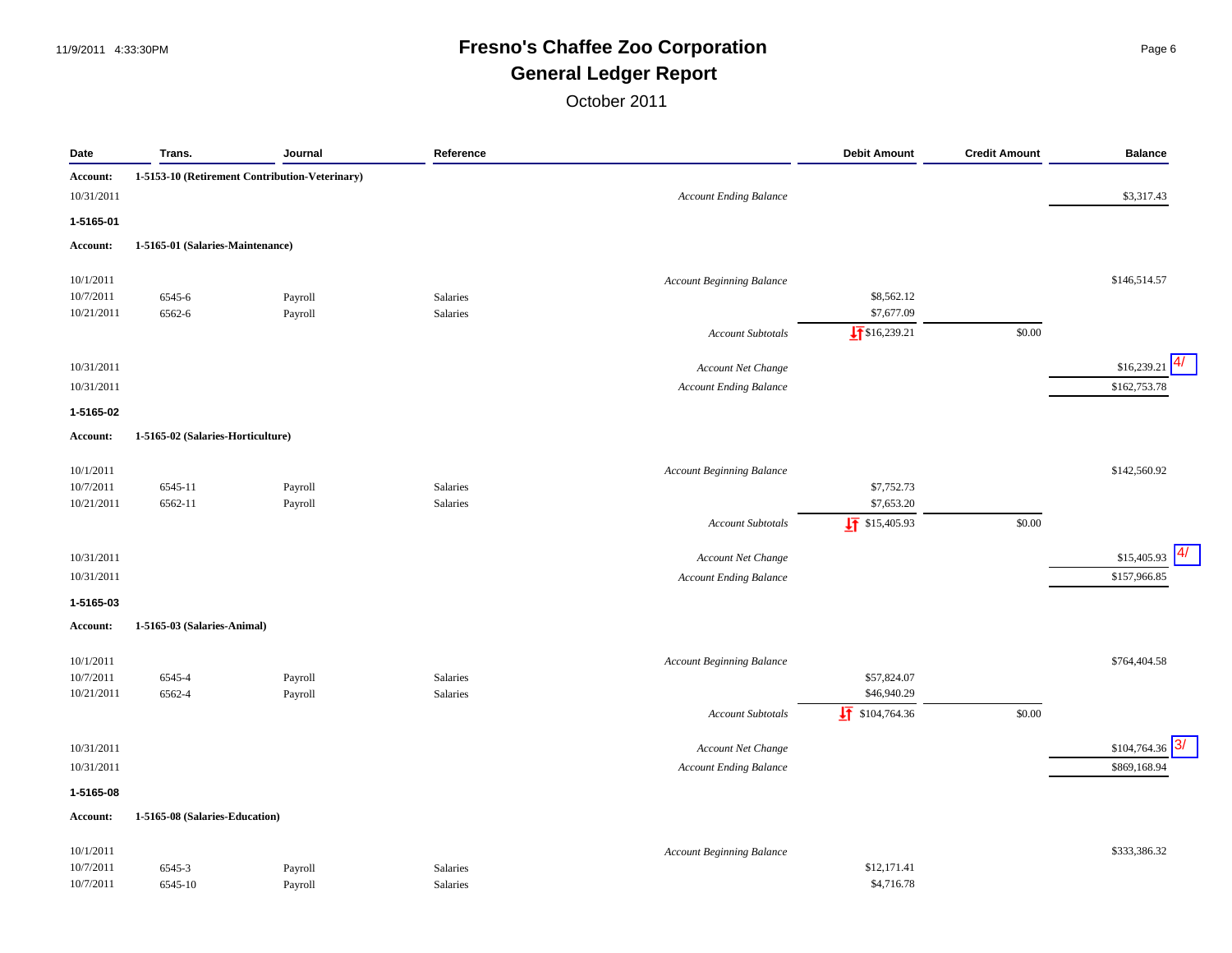#### 11/9/2011 4:33:30PM **Fresno's Chaffee Zoo Corporation** Page 7 **General Ledger Report**

October 2011

| Date       | Trans.                                | Journal | Reference           |                                  | <b>Debit Amount</b>       | <b>Credit Amount</b> | <b>Balance</b>    |
|------------|---------------------------------------|---------|---------------------|----------------------------------|---------------------------|----------------------|-------------------|
| Account:   | 1-5165-08 (Salaries-Education)        |         |                     |                                  |                           |                      |                   |
| 10/21/2011 | 6562-3                                | Payroll | Salaries            |                                  | \$11,714.42               |                      |                   |
| 10/21/2011 | 6562-10                               | Payroll | Salaries            |                                  | \$4,787.04                |                      |                   |
|            |                                       |         |                     | <b>Account Subtotals</b>         | $\sqrt{1}$ \$33,389.65    | \$0.00               |                   |
|            |                                       |         |                     |                                  |                           |                      |                   |
| 10/31/2011 |                                       |         |                     | Account Net Change               |                           |                      | 3/<br>\$33,389.65 |
| 10/31/2011 |                                       |         |                     | <b>Account Ending Balance</b>    |                           |                      | \$366,775.97      |
| 1-5165-10  |                                       |         |                     |                                  |                           |                      |                   |
| Account:   | 1-5165-10 (Salaries-Veterinary)       |         |                     |                                  |                           |                      |                   |
| 10/1/2011  |                                       |         |                     |                                  |                           |                      | \$102,672.52      |
| 10/7/2011  | 6545-5                                | Payroll | Salaries            | Account Beginning Balance        | \$5,582.92                |                      |                   |
| 10/21/2011 | 6562-5                                | Payroll | Salaries            |                                  | \$5,576.29                |                      |                   |
|            |                                       |         |                     | <b>Account Subtotals</b>         | $\frac{1}{2}$ \$11,159.21 | \$0.00               |                   |
|            |                                       |         |                     |                                  |                           |                      |                   |
| 10/31/2011 |                                       |         |                     | Account Net Change               |                           |                      | \$11,159.21       |
| 10/31/2011 |                                       |         |                     | <b>Account Ending Balance</b>    |                           |                      | \$113,831.73      |
| 1-5200-01  |                                       |         |                     |                                  |                           |                      |                   |
| Account:   | 1-5200-01 (Workers Comp-Maintenance)  |         |                     |                                  |                           |                      |                   |
| 10/1/2011  |                                       |         |                     | <b>Account Beginning Balance</b> |                           |                      | \$9,046.86        |
| 10/7/2011  | 6545-96                               | Payroll | Workers Comp        |                                  | \$517.66                  |                      |                   |
| 10/21/2011 | 6562-94                               | Payroll | <b>Workers</b> Comp |                                  | \$476.30                  |                      |                   |
|            |                                       |         |                     | <b>Account Subtotals</b>         | 圷<br>\$993.96             | \$0.00               |                   |
| 10/31/2011 |                                       |         |                     | Account Net Change               |                           |                      | \$993.96          |
| 10/31/2011 |                                       |         |                     | <b>Account Ending Balance</b>    |                           |                      | \$10,040.82       |
| 1-5200-02  |                                       |         |                     |                                  |                           |                      |                   |
| Account:   | 1-5200-02 (Workers Comp-Horticulture) |         |                     |                                  |                           |                      |                   |
|            |                                       |         |                     |                                  |                           |                      |                   |
| 10/1/2011  |                                       |         |                     | <b>Account Beginning Balance</b> |                           |                      | \$9,022.22        |
| 10/7/2011  | 6545-101                              | Payroll | Workers Comp        |                                  | \$485.99                  |                      |                   |
| 10/21/2011 | 6562-99                               | Payroll | Workers Comp        |                                  | \$483.37                  |                      |                   |
|            |                                       |         |                     | <b>Account Subtotals</b>         | 圩<br>\$969.36             | \$0.00               |                   |
| 10/31/2011 |                                       |         |                     | Account Net Change               |                           |                      | \$969.36          |
| 10/31/2011 |                                       |         |                     | <b>Account Ending Balance</b>    |                           |                      | \$9,991.58        |

**1-5200-03**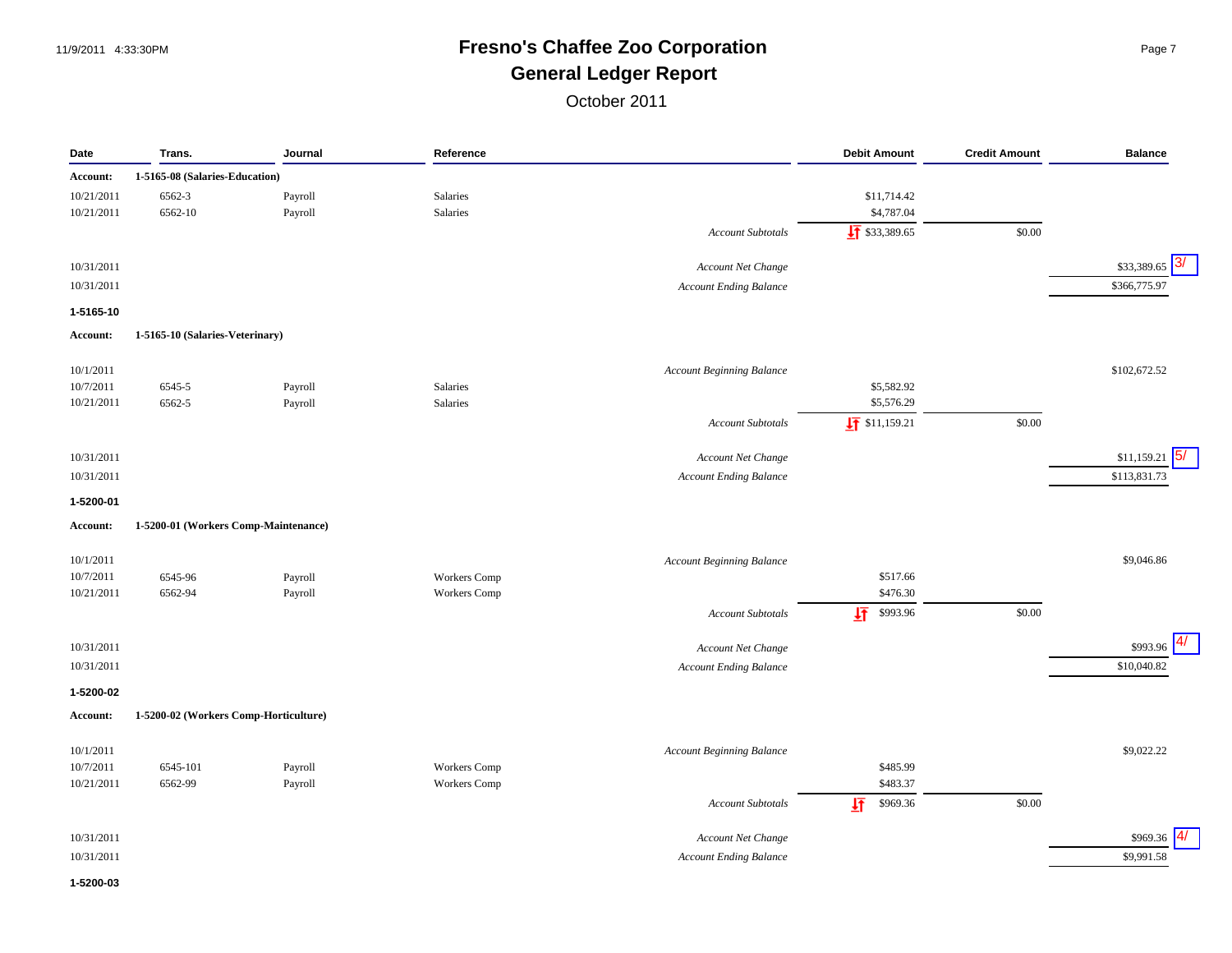## 11/9/2011 4:33:30PM **Fresno's Chaffee Zoo Corporation** Page 8 **General Ledger Report**

| Date            | Trans.                              | Journal       | Reference           |                                                     | <b>Debit Amount</b>    | <b>Credit Amount</b>                 | <b>Balance</b>   |
|-----------------|-------------------------------------|---------------|---------------------|-----------------------------------------------------|------------------------|--------------------------------------|------------------|
| <b>Account:</b> | 1-5200-03 (Workers Comp-Animal)     |               |                     |                                                     |                        |                                      |                  |
| 10/1/2011       |                                     |               |                     | <b>Account Beginning Balance</b>                    |                        |                                      | \$47,699.96      |
| 10/7/2011       | 6545-94                             | Payroll       | <b>Workers</b> Comp |                                                     | \$3,321.97             |                                      |                  |
| 10/21/2011      | 6562-92                             | Payroll       | Workers Comp        |                                                     | \$2,637.77             |                                      |                  |
| 10/31/2011      | 6603-1                              | Journal Entry | Workers Comp        |                                                     | \$196.41               |                                      |                  |
|                 |                                     |               |                     | <b>Account Subtotals</b>                            | $\sqrt{11}$ \$6,156.15 | \$0.00                               |                  |
|                 |                                     |               |                     |                                                     |                        |                                      |                  |
| 10/31/2011      |                                     |               |                     | Account Net Change                                  |                        |                                      | 3/<br>\$6,156.15 |
| 10/31/2011      |                                     |               |                     | <b>Account Ending Balance</b>                       |                        |                                      | \$53,856.11      |
| 1-5200-08       |                                     |               |                     |                                                     |                        |                                      |                  |
| <b>Account:</b> | 1-5200-08 (Workers Comp-Education)  |               |                     |                                                     |                        |                                      |                  |
| 10/1/2011       |                                     |               |                     | <b>Account Beginning Balance</b>                    |                        |                                      | \$25,340.05      |
| 10/7/2011       | 6545-93                             | Payroll       | Workers Comp        |                                                     | \$640.21               |                                      |                  |
| 10/7/2011       | 6545-100                            | Payroll       | Workers Comp        |                                                     | \$297.55               |                                      |                  |
| 10/21/2011      | 6562-91                             | Payroll       | Workers Comp        |                                                     | \$610.37               |                                      |                  |
| 10/21/2011      | 6562-98                             | Payroll       | Workers Comp        |                                                     | \$300.50               |                                      |                  |
| 10/31/2011      | 6603-2                              | Journal Entry | Workers Comp        |                                                     | \$621.66               |                                      |                  |
|                 |                                     |               |                     | <b>Account Subtotals</b>                            | $\sqrt{11}$ \$2,470.29 | \$0.00                               |                  |
| 10/31/2011      |                                     |               |                     |                                                     |                        |                                      | \$2,470.29       |
| 10/31/2011      |                                     |               |                     | Account Net Change<br><b>Account Ending Balance</b> |                        |                                      | \$27,810.34      |
|                 |                                     |               |                     |                                                     |                        |                                      |                  |
| 1-5200-10       |                                     |               |                     |                                                     |                        |                                      |                  |
| Account:        | 1-5200-10 (Workers Comp-Veterinary) |               |                     |                                                     |                        |                                      |                  |
| 10/1/2011       |                                     |               |                     | <b>Account Beginning Balance</b>                    |                        |                                      | \$6,614.21       |
| 10/7/2011       | 6545-95                             | Payroll       | Workers Comp        |                                                     | \$359.09               |                                      |                  |
| 10/21/2011      | 6562-93                             | Payroll       | Workers Comp        |                                                     | \$358.82               |                                      |                  |
|                 |                                     |               |                     | <b>Account Subtotals</b>                            | $\sqrt{17}$ \$717.91   | \$0.00                               |                  |
| 10/31/2011      |                                     |               |                     | Account Net Change                                  |                        |                                      | 5/<br>\$717.91   |
| 10/31/2011      |                                     |               |                     | <b>Account Ending Balance</b>                       |                        |                                      | \$7,332.12       |
| 10/1/2011       |                                     |               |                     |                                                     |                        | <b>Grand Total Beginning Balance</b> | \$2,077,585.71   |
| 10/31/2011      |                                     |               |                     |                                                     |                        | Grand Total Net Change               | \$253,102.09     |
| 10/31/2011      |                                     |               |                     |                                                     |                        | <b>Grand Total Ending Balance</b>    | \$2,330,687.80   |
|                 |                                     |               |                     |                                                     |                        |                                      |                  |